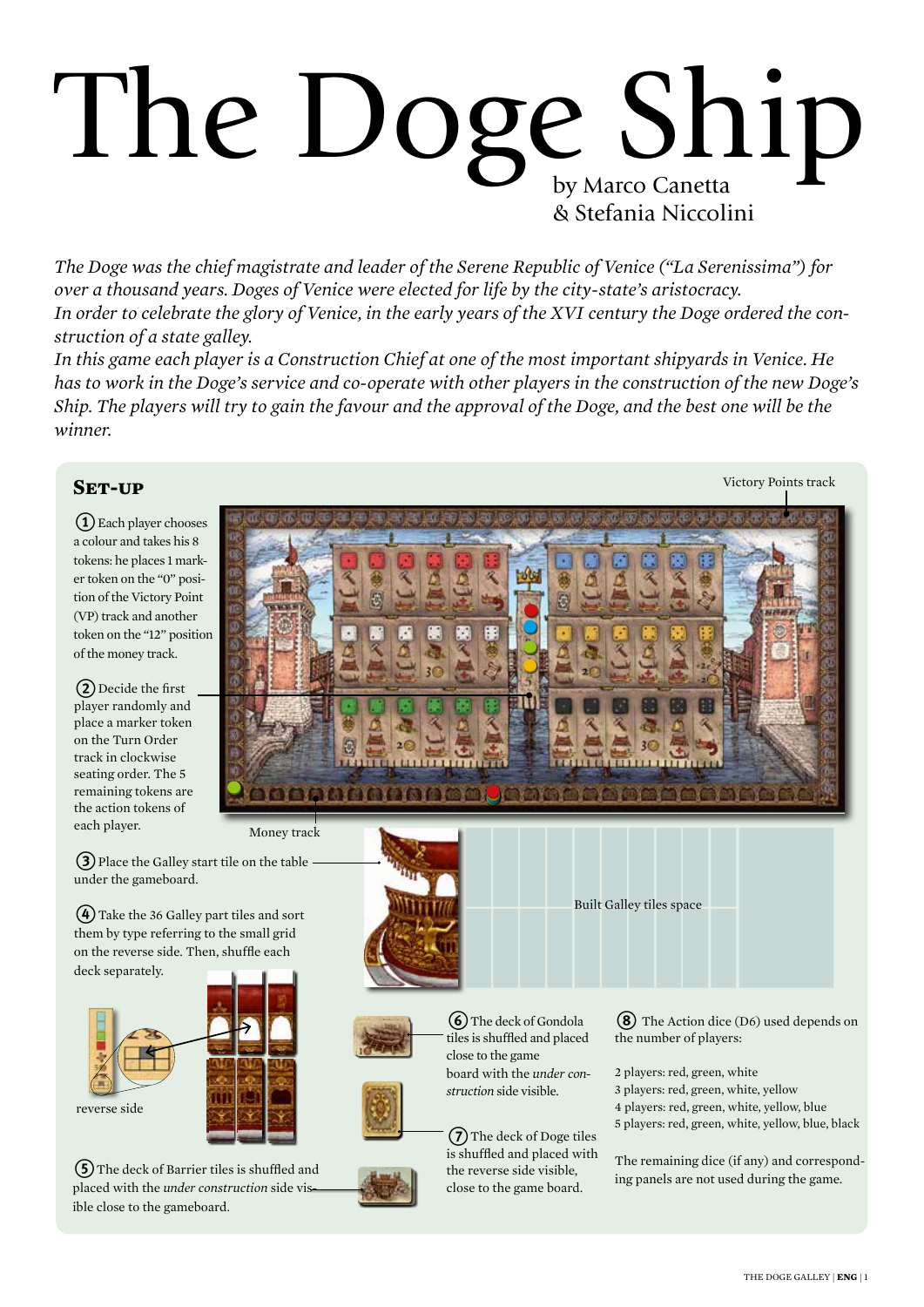# **Idea of the game**

Each player shall work in the Doge's service and co-operate in the construction of a Galley.

During each round, the players perform 5 Actions among those available:

• PURCHASE MATERIALS in order to build the Galley, Gondolas, and Barriers.

• CONSTRUCT parts of Galley, in order to obtain Victory Points and Approvals (Approvals give victory points during the game),

• CONSTRUCT a Gondola, in order to obtain money (Ducats),

• CONSTRUCT BARRIERS, in order to protect the shipyard from the effects of the so-called High Water of the lagoon (the barrier should avoid the risk of water overflow) and to obtain some bonuses,

• make INTRIGUES in order to obtain some advantages,

• obtain DUCATS by serving the Aristocracy.

The available actions are shown on the game board in 6 panels. Each panel is defined by the color of the die shown on it. All actions are represented by icons under the colored dice.

At the beginning of each round, the first player rolls the dice and the result determines which actions are free and which require a payment.

In this continuously variable scenario, players should try to choose the best actions for themselves and to create difficulties for the opponents.

At the end of game, the player who has the highest number of Victory Points is the winner.

In case of tie, the winner is the tied player with the highest number of Ducats.

In the rare case of a further tie (victory points and ducats), the winner is the player with the lowest Priority number on the barrier on the top of his Barrier stack.

# **How to play**

The game is divided into rounds. During each round, 3 Phases are played in sequence:

- 1. Start
- 2. Action phase
- 3. Special Events and End of the round

## **1. START**

The first player rolls all the D6 available in the game and places them on the matching spaces on the board.

*Example: if the green die result is 4, the die is placed on the fourth position of the green die panel.*

## **1.1 The new Doge tile**

A Doge tile is drawn from the top of the deck and put visible close to the game board (on the previous one, if any).



 *A Doge tile*

Each Doge tile may have the following symbols on it:

• the values of the 4 colored parameters for the current round; these colored boxes show the modifications required by the

## **the galley size**

The Galley under construction is divided into 2 horizontal levels (upper and lower) and into 3 vertical sections. So, 6 kinds of zones are obtained (3 sections x 2 levels). The Galley Start tile, at the left, and the Galley Finish tile, at the right, complete the picture. The Galley zones are represented by tiles. The number of tiles depends on the number of players. Whilst the length of Galley changes, the height is always 2 tiles.



engineers and architects of the Ship.

• the "violet" zones. These are the zones which the Doge would like to inspect;

• a "High Water" special event symbol;

• the Doge portrait instead of the drawing of the Galley's construction, indicating a "Doge Inspection" special event.

## **2. THE ACTION PHASE**

Starting from the first player and proceeding in player order (see the Turn Order track), all the players perform 1 action by spending 1 action token. The actions are chosen among those available on the panels corresponding to the D6. Panels without a D6 are not used.

Phase 2 continues until all the players have spent all their 5 action tokens.

Note: as consequence of the "High Water" event, it may happen that one or more players have only 3 or 4 available action tokens instead of 5. So, those players will end this phase after 3 or 4 actions. The other players will continue the round until they have spent all the 5 action tokens.

## **2.1 Cost of the actions**

Actions to the right of the D6 cost the difference between the die score of the action and the score of the rolled D6. The other actions are free.

When a player chooses an action, he puts an action token on the corresponding space and pays the cost, if any.

Important: an action with a token on it may not be chosen again.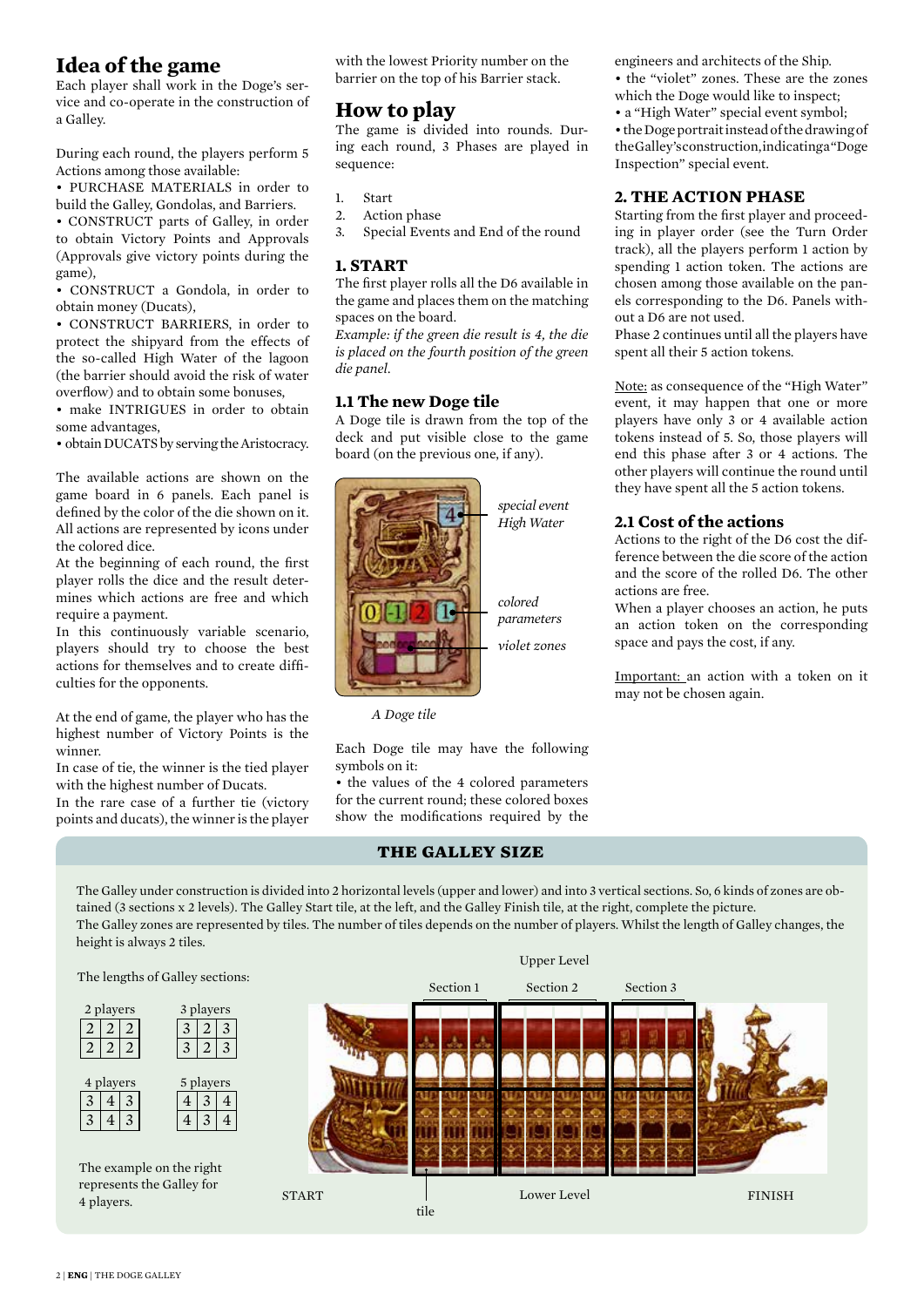

*Example: on the red panel the result of the red D6 is 4. If the player chooses the action "Replace Galley part" (last action of the panel, showing a 6), he pays 2 Ducats. For the action "Purchase Materials" for Gondola and Galley (action with the score 5), he pays 1 Ducat. All the other actions are free.*

## **2.2 Purchase Materials**

With this action, the player purchases the building material for the construction of a gondola, of a barrier or of a Galley part.

The purchase cost is shown on the *under construction* side of the tile: The cost of a gondola is 0 or 1 Ducats. The cost of a barrier is 0 or 1. The cost of a Galley part varies from 2 to 7 Ducats.



*The "Purchase materials" icon*

When a player purchases a **Gondola**, a **Barrier** or a **Galley**, he draws 3 tiles from the top of the corresponding deck. Then he chooses 1 tile and puts the other 2 tiles below the corresponding deck.



In some rare cases, it may happen that the selected deck contains fewer than 3 tiles. In this case, the player chooses among the available tiles.

The player places the purchased tiles in front of himself, with the *under construction* side visible.

Important: a maximum of **5 under construction tiles** (among those, a maximum of **2 under construction Galley tiles**) in each player's reserve is allowed as the dimension of the shipyard is not unlimited. If a player has already 5 tiles in his own reserve and wants to buy another one, he must first discard one of his *under construction* tiles. The discarded tile goes below the appropriate deck.

Note: if there are two icons shown on the board the player can purchase only one tile of his choice. If the two icons are connected by the symbol "+", the player can purchase both tiles.



*Example, the action on the left enables the player to purchase a Barrier OR a Galley part. The action on the right enables the player to construct (see next section) a Barrier AND a Galley part.*

The player can also partially perform an action. If the chosen action enables the player to purchase 2 tiles, it is legal to purchase just 1 tile or even nothing at all.

#### **2.3 Construction**

The action enables the construction of a **Gondola**, of a **Barrier** or of a **Galley** part. The player takes the appropriate *under construction* tile from his reserve and, with this action, turns it into a Gondola, a part of Galley or a barrier.



As described in the example above, the Construction action can enable the construction of 2 tiles (gondola, barriers and/ or Galley parts) when the icons on the board are joined by the symbol "+". The player can also partially perform an action. If the chosen action enables the player to construct 2 tiles, it is legal to construct just 1 tile or even nothing at all.

## **2.3.1 Construction of a Gondola**

Players construct Gondolas in order to earn Ducats or Approvals.



When a player constructs a gondola, an *under construction* gondola tile is taken from the player reserve area and turned face up.



*Under construction side of a Gondola tile.*

The player obtains as many Ducats (or Approvals) as shown on the built side of the tile. Finally, the built Gondola tile is returned to the bottom of the corresponding deck.



*Built side of a Gondola tile. This tile generates 6 ducats for the player when is built.*

#### **2.3.2 Construction of a Galley part**

The length of the Galley depends on the number of the players (see The Galley Size box).

The Galley is constructed by acquiring tiles, starting from the "START" tile on the left and proceeding to right and starting with the lower level and proceeding to the higher.

During construction, no gaps on the left or on the lower level are allowed. This means that a Galley part may be constructed only if the part to the left (at the same level) and the part on the lower level have already been constructed.



**Start**

The Galley tiles represent the parts of Galley.

The *under construction* side of tile shows:



#### • the **purchase** cost,

• the Galley **zone** where the part must be placed (horizontal levels and vertical sections),

• the **victory points** that the player earns if he constructs this part of Galley,

• the **approval** symbol (only on some tiles), • the **parameters** (from 2 to 4 coloured boxes). The parameters represent the

main characteristics of the ship (weight, luxury, speed, manoeuvrability).

When a player constructs a Galley part, an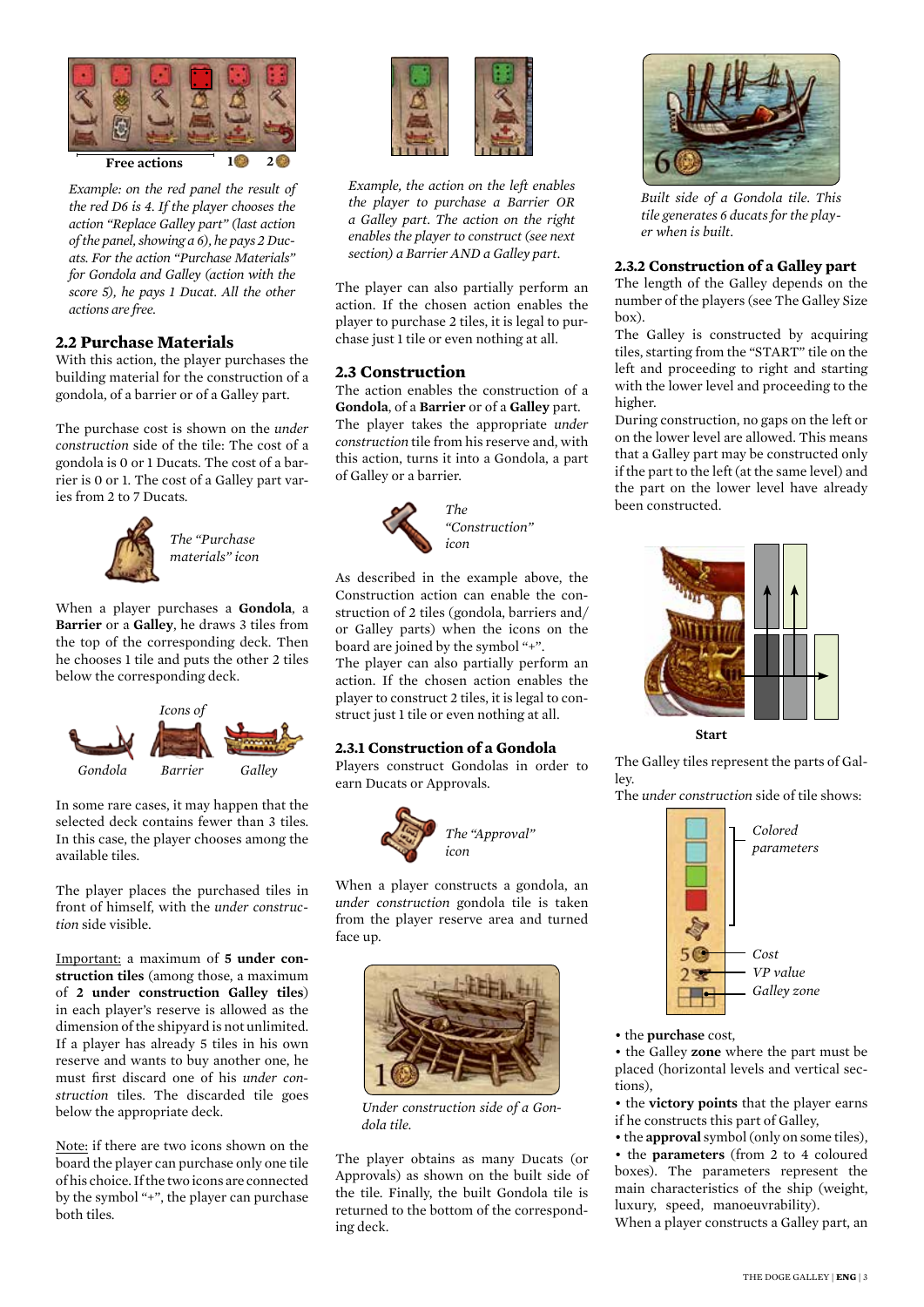*under construction* Galley part tile is taken from the player's reserve area, turned to the built side and placed close to the already constructed Galley parts. The tile is chosen and placed according to the Galley size box.

Each time a player constructs a Galley part, he obtains **Victory Points** and, in some cases, **Approvals**.

**Victory points (VP)**: when a player constructs a Galley part, he obtains victory points in 2 ways: 1) a fixed number of victory points as shown on the tile. 2) a variable number of victory points based on the colored boxes on the *under construction* side of the Galley tile. Each box gives a number of victory points depending on the current Doge tile. The number may be positive, negative or zero.



*Example: placing a Galley tile on the left, the player scores 5 VP: the tile itself is worth 2 VP and the colored boxes are worth 3 VP (0+0 for the blue, 2 for the green, 1 for the red=3).*

**Approvals**: when a player constructs a Galley part, he obtains approvals in 2 ways. 1) If on the under construction side of the Galley tile there is the approval symbol, the player obtains 1 approval and takes an approval tile from the reserve.

*In the example above, the player gains 1 Approval, as it is shown in the under construction side of the tile.* 

2) If the Galley part is within the violet zones shown on the current Doge tile, the player obtains 1 approval (therefore, the minimum number of Approvals gained by assembling a Galley part is 0, the maximum is 2).



*Example: with a combination of the two tiles above, the player gains +1 Approval because the Galley part corresponds to one of the violet zone of the Doge tile.* 

Note: the Approval counters should be kept hidden. The other players shouldn't

know the exact number of your Approvals. During the game, it may be helpful to replace some "1" counters with "3" counters.

## **2.3.3 Construction of a Barrier**

The barriers protect the shipyards from the effects of the so-called "High-Water" of the lagoon, which, if it overflows, can delay the progress of the works. The greater the number of constructed barriers, the lower the risk of water overflow. The built barrier also provide some important bonuses.

The Barrier tiles show their Purchase cost (0 or 1 Ducat), a Bonus Action, and a Priority number. The priority number, from 1 to 26, will determine the order of play (the player with the lowest number on the barrier on the top of the stack will play first).



*Under construction side of a Barrier tile. This tile costs 1 ducat.* 

When a player constructs a barrier, he takes an *under construction* barrier tile from his reserve and puts it on the top of his stack of built barriers.



*Built side of a Barrier tile. This tile generates a bonus of 1 Ducat when a construction action is carried out by the player. The Priority number is 10.*

The **bonus** improves the effect of the action specified on the left side of the barrier. It means that each time the player chooses that action on the panels, he may have the bonus specified on the right side of the barrier.

When the action on the left side of the barrier is "Purchase", the bonus allows the player to purchase an additional tile specified on the right side of the barrier (provided that the player pays the cost of the tile). When the action on the left side of the barrier is construction, the bonus allows the player to build an additional tile specified on the right side of the barrier (provided that the player has the corresponding *under construction* tile in his own reserve). In other cases, the bonuses

are Ducats, Approvals or VP. Note: the available bonus is the one on the barrier on the top of the player's built barrier stack. Other built or under construction barriers don't provide any bonus.

*Example: the player chooses the construction action on the red panel, space "3" (see arrow):*



*His barrier on top of the stack is:* 



*As result, the player may construct a Galley part OR a Gondola (chosen action) AND, as bonus, another Gondola (provided that he has the tiles under construction in his own reserve!)*

Important: during his turn, player can change the order of the barriers in his stack before doing the action. This costs 2 Ducats. The player first chooses the action and pays the cost (if due); then the effect of the bonus is applied; and finally he carries out the chosen action.

#### **2.3.4 Replace a part of the Galley**

The player can destroy an already constructed part of the Galley, construct a new part of the Galley and replace the destroyed part with it.



*The replace Galley part*

A part of the Galley can be destroyed only if: • it is the last constructed part on that  $level<sub>1</sub>$ 

• (for parts on the lower level) there is no part above it on the higher level.

Important: the "Replace" action can't be performed partially. If the player chooses this action, he must destroy a part of the ship and replace it with a new one.

## **2.4 Intrigue**

Intrigue are hidden and unfair actions, that may give some advantages.



*The intrigue icon*